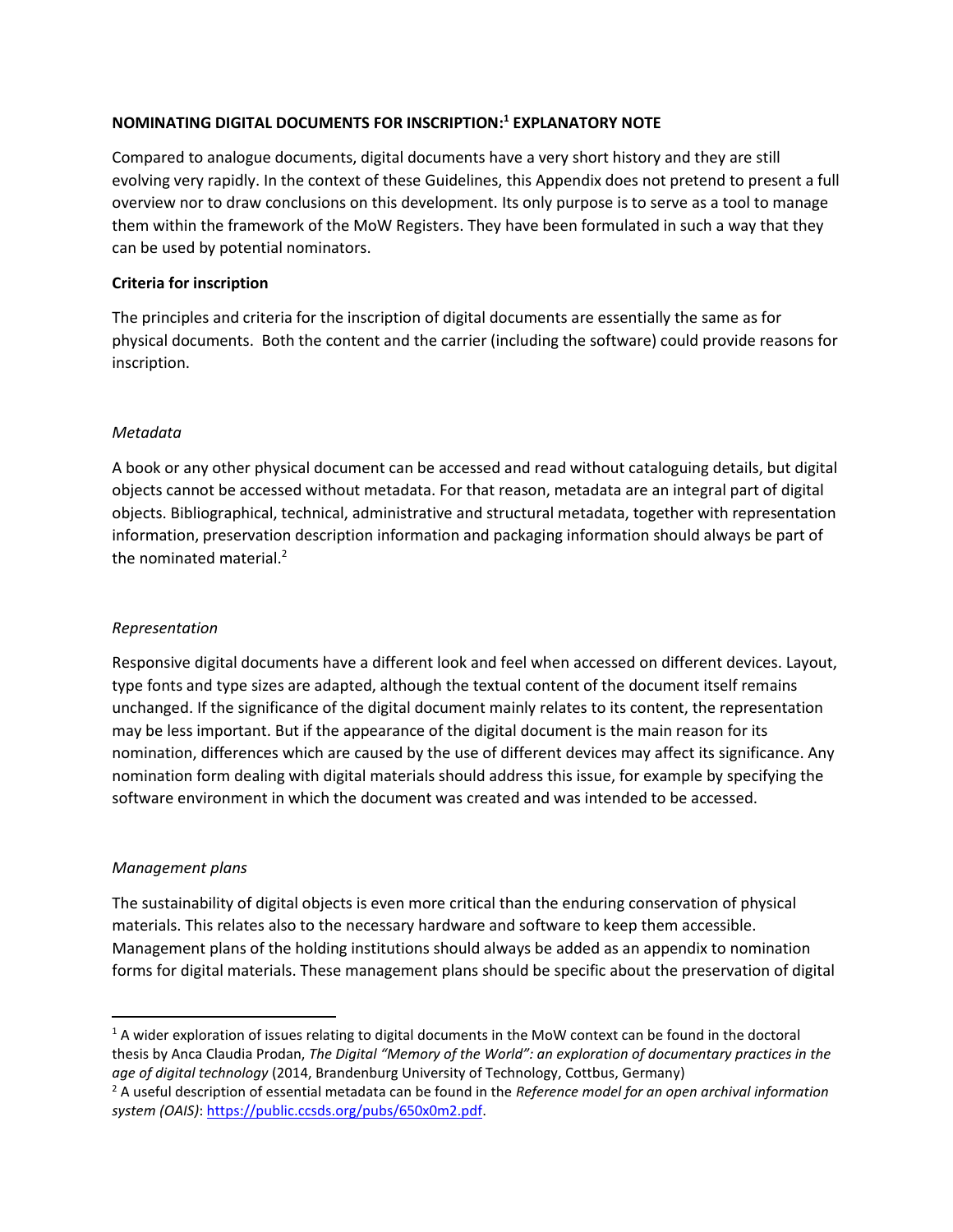documents and cite the institution's digital preservation policy and preservation plan that will ensure their ongoing accessibility.

## *Monitoring*

Monitoring the continuing presence, accessibility and condition is as important for digital objects as for physical documents, if not more so. An advantage of digital materials is the possibility of carrying out the monitoring from anywhere, without physically visiting the holding institution. But because of the dynamic character of many digital materials, monitoring should be done on a more frequent basis, preferably once every year. Monitoring includes checking if all qualities and features that justified inscription on the Register are still available and working.

Storage and access adaptations, developments in hardware and software, emulations and other technical and metadata changes may affect the sustainability of the digital materials both in a positive and a negative way. This should be taken into consideration in the monitoring process. If sustainability of the document is in doubt the inscription may need to be removed from the Register.

#### **Categories of digital materials**

For the sake of simplicity and utility digital materials can be divided in three categories:

- I. Digitized materials
- II. Fixed born digital objects
- III. Dynamic born digital objects

Software has been proposed as a fourth category because it complies with the description of documents in the 2015 *Recommendation* (possibly comprising 'signs or codes'). But in the tradition of the Registers, nominated items have always been *documentary manifestations*. Software as such is not a manifestation. The application of innovative or otherwise significant software can be the reason for the nomination and inscription of a digital document (just like the Gutenberg Bible was inscribed, not because of its text, but as the manifestation of a new technique). So for the moment software itself is not eligible to be regarded as a document, but the discussion may be resumed at a later stage.

#### **I. Interpreting the criteria for** *digitized objects*

Digitized objects are digitized versions of physical original documents: books, newspapers, archives, maps, pictures, films, sound and video recordings, etc., etc.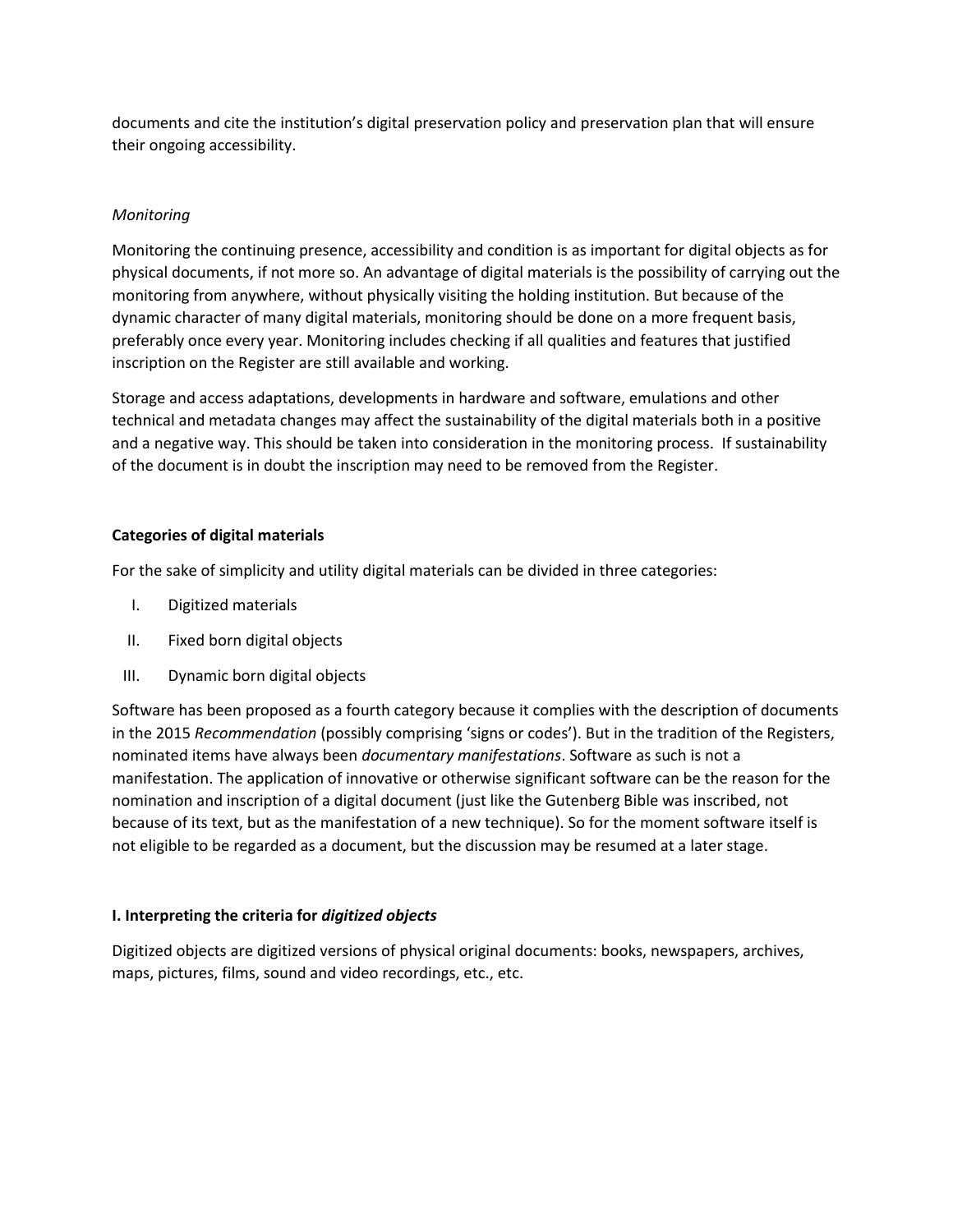#### *Why nominate digitized objects?*

By definition digitized objects are not originals, so they are not the most authentic copies/manifestations of the given documents. The nomination form should always explain why the digitized versions are nominated and not the originals. Some reasons could be:

- The inaccessibility, disappearance or destruction, real or potential, of the original documents. The original may still exist but is in such a condition that it is illegible or at risk of disappearance;
- The corpus of digitized copies is a virtual reunification of a former collection that is now scattered over many locations;
- The digitization has added value due to addition of e.g. high quality OCR, full text indexation, contextualization, tags for named entities (persons, places, dates, events), other search facilities  $etc.:^3$
- The applied method or technique of digitization is innovative and the nominated objects are manifestations giving proof of this innovation.

# *What exactly (which version) is being nominated?*

Sometimes institutions preserve digitized content in different formats, e.g. scans in TIFF and JPG. Usually, but not necessarily, the format with the highest quality is considered the preservation copy. The nominated version should normally be the preservation copy.

There may also be different levels of all sorts of metadata. The nomination form should also indicate which set of metadata is being nominated.

# *Authenticity and integrity*

Any nomination of (a collection of) digitized objects should answer two questions:

- 1. Are all original documents authentic and complete and was the original collection complete? (A digital copy of a forgery remains exactly that.)
- 2. Are all digitized copies 'authentic' (i.e. not retouched or corrupted) and complete? (No images or metadata missing or incomplete.)

#### **II. Interpreting criteria for** *fixed born digital objects*

Fixed born digital objects are, for instance: digitally produced E-books, digital born archives, pictures, sound recordings, databases, interactive presentations, e-mails, tweets, etc. Closed and archived

 $3$  In these cases the collection could be fixed and finite but the presentation is probably dynamic. The nomination form should address this issue.